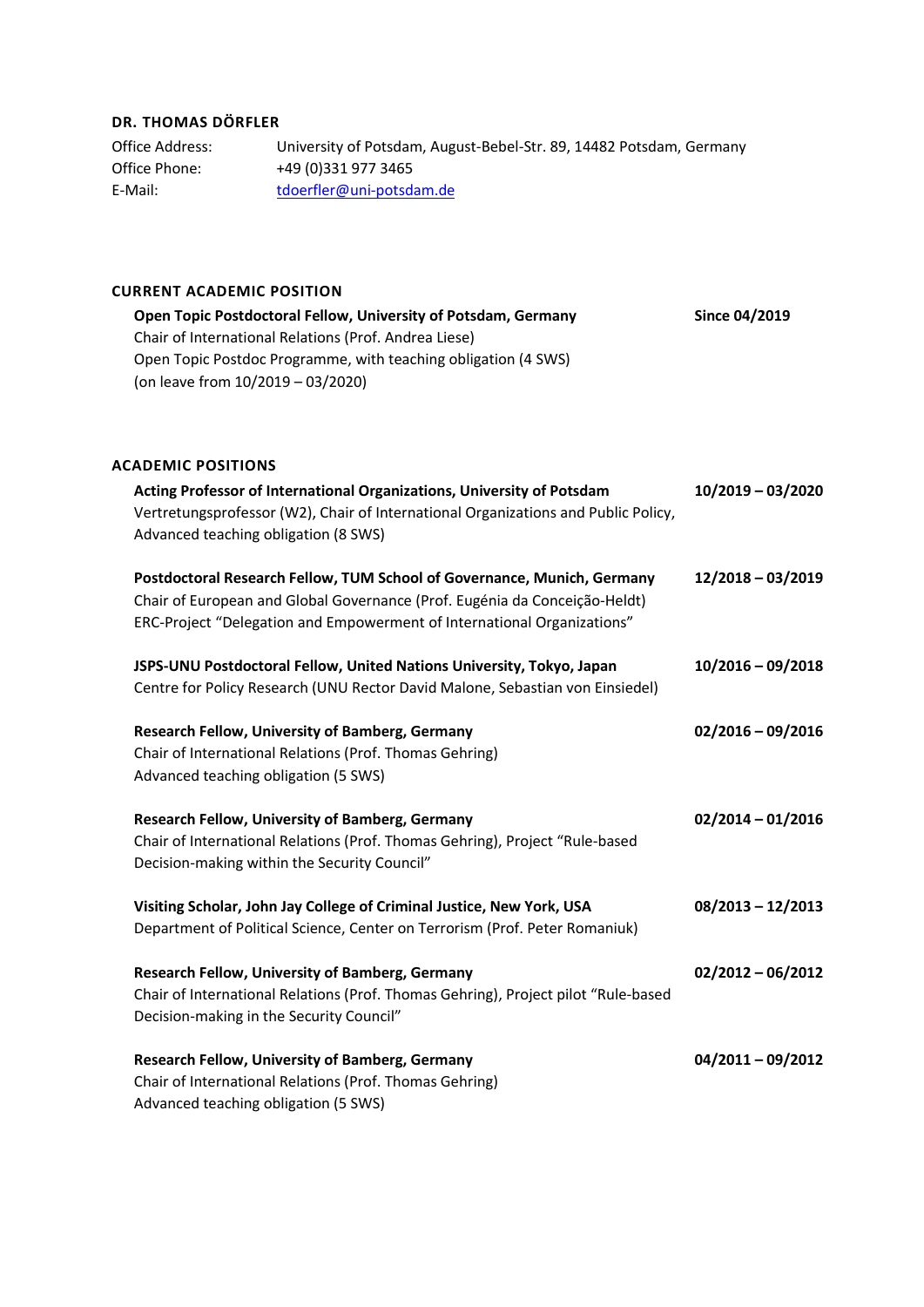## **DR. THOMAS DÖRFLER**

| Research Fellow, Universität Konstanz, Germany<br>Chair of International Relations and Conflict Resolution (Prof. Katharina Holzinger)<br>DFG-Project "Constitutional Evolution in the European Union"                                                                                                                                                                                  | $10/2010 - 03/2011$                        |
|-----------------------------------------------------------------------------------------------------------------------------------------------------------------------------------------------------------------------------------------------------------------------------------------------------------------------------------------------------------------------------------------|--------------------------------------------|
| <b>EDUCATION</b>                                                                                                                                                                                                                                                                                                                                                                        |                                            |
| PhD in Political Science (summa cum laude), University of Bamberg, Germany<br>Bamberg Graduate School of Social Sciences (German Excellence Initiative)<br>Dissertation: Security Council Sanctions Committees: From Power-based to<br>Rule-based Decision-making?<br>Committee: Thomas Gehring, Monika Heupel and Thomas Rixen<br>Hans-Löwel Science Award 2018, University of Bamberg | 07/2016                                    |
| Dissertation Award 2017, UN Association of Germany (DGVN)                                                                                                                                                                                                                                                                                                                               |                                            |
| Master of Arts (M.A.), Political Science, Universiteit Leiden, The Netherlands<br>Final grade: 8.5 (Scale: 0 to 10 best), degree with distinction ("cum laude")                                                                                                                                                                                                                         | $2009 - 2010$                              |
| Bachelor of Arts (B.A.), Political Science, University of Bamberg, Germany<br>Second-best graduate in 2009                                                                                                                                                                                                                                                                              | $2006 - 2009$                              |
| INVOLVEMENT IN ATTRACTING COMPETITIVE EXTERNAL FUNDING                                                                                                                                                                                                                                                                                                                                  |                                            |
| German Foundation for Peace Research, Project "Rule-based Decision-<br>making within the Security Council through Complex Governance Structures"<br>Principal investigator: Prof. Thomas Gehring, grant amount: € 102,000                                                                                                                                                               | $02/2014 - 01/2016$                        |
| German Foundation for Peace Research, Project pilot "Rule-based Decision-<br>making in the Security Council: The Al-Qaida Sanctions Committee"<br>Principal investigator: Prof. Thomas Gehring, grant amount: € 15,000                                                                                                                                                                  | $02/2012 - 06/2012$                        |
| <b>SCHOLARSHIPS, GRANTS AND AWARDS</b>                                                                                                                                                                                                                                                                                                                                                  |                                            |
| Research and Travel Grant, University of Potsdam ( $\epsilon$ 22,000)                                                                                                                                                                                                                                                                                                                   | Since 04/2019                              |
| Jargon Jumble - The Up Goer Five Challenge, ISA (finalist)                                                                                                                                                                                                                                                                                                                              | 03/2022                                    |
| E-Learning UP Award 2021, University of Potsdam (finalist)                                                                                                                                                                                                                                                                                                                              | 11/2021                                    |
| JSPS Postdoc Scholarship, Japan Society for the Promotion of Science,                                                                                                                                                                                                                                                                                                                   | $10/2016 - 09/2018$                        |
| grant amount: ¥ 8,900,000 (ca. € 69,000)                                                                                                                                                                                                                                                                                                                                                |                                            |
| Research and Travel Grant, Japan Society for the Promotion of Science,                                                                                                                                                                                                                                                                                                                  | $10/2016 - 09/2018$                        |
| grant amount: ¥ 1,600,000 (ca. € 12,500)                                                                                                                                                                                                                                                                                                                                                |                                            |
| Hans-Löwel-Prize for Promising Scholars 2018, University of Bamberg (€ 4,000)                                                                                                                                                                                                                                                                                                           | 07/2018                                    |
| Dissertation Award 2017, UN Association of Germany ( $\epsilon$ 1,000)                                                                                                                                                                                                                                                                                                                  | 09/2017                                    |
| Research and Travel Grant, Bamberg Graduate School of Social Sciences (€ 4,500)<br>Full PhD Scholarship, Elite Network of Bavaria (€ 25,200)                                                                                                                                                                                                                                            | $10/2013 - 09/2015$<br>$10/2012 - 01/2014$ |
| DAAD Travel Grant, Visiting Scholar, John Jay College of Criminal Justice ( $\epsilon$ 2,700)                                                                                                                                                                                                                                                                                           | $08/2013 - 12/2013$                        |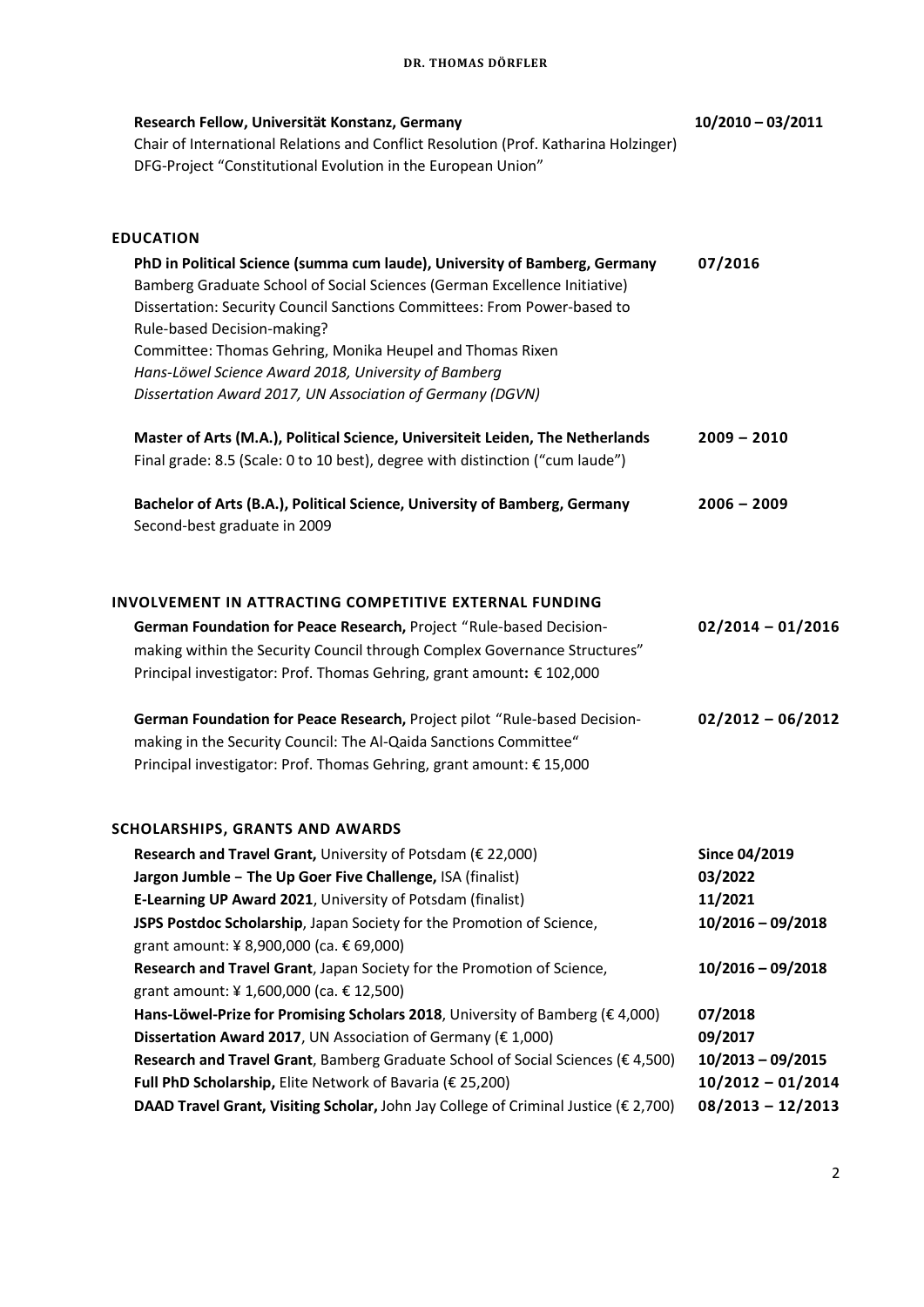# **TRAINING IN HIGHER EDUCATION DIDACTICS AND MANAGEMENT**

|                                                                                                    | INAINING IN MOMEN EDOCATION DIDACTICS AND MANAGEMENT<br>Basic Module "Management Skills for Research and University" (80 units), | exp. 05/2022            |
|----------------------------------------------------------------------------------------------------|----------------------------------------------------------------------------------------------------------------------------------|-------------------------|
|                                                                                                    | Potsdam Graduate School, advanced workshops on team management, grant                                                            |                         |
|                                                                                                    | proposal writing, communication, conflict resolution and project management                                                      |                         |
|                                                                                                    |                                                                                                                                  |                         |
|                                                                                                    | Advanced Certificate "Higher Education Didactics Brandenburg" (200 units),                                                       | 05/2021                 |
|                                                                                                    | Netzwerk Studienqualität Brandenburg, advanced workshops on Teaching and                                                         |                         |
|                                                                                                    | Learning, Academic Advising and Counselling, Oral and Written Exams in                                                           |                         |
|                                                                                                    | addition to individual specializations                                                                                           |                         |
|                                                                                                    | Certificate of Higher Education Didactics (68 units), Fortbildungszentrum                                                        | 12/2012                 |
|                                                                                                    | Hochschullehre Bamberg, Teaching and Learning, Presentation and Communication,                                                   |                         |
|                                                                                                    | Academic Advising, Oral and Written Exams, Evaluation in Higher Education                                                        |                         |
|                                                                                                    |                                                                                                                                  |                         |
|                                                                                                    | PROFESSIONAL & DEPARTMENTAL SERVICE                                                                                              |                         |
| Reviewer, European Journal of International Relations, Global Governance, Global Policy, PLOS ONE, |                                                                                                                                  |                         |
|                                                                                                    | Politics and Governance, Springer, The Hague Journal of Diplomacy, Third World Quarterly                                         |                         |
|                                                                                                    | PhD Board of Examiners (Promotionsausschuss), University of Potsdam                                                              | <b>Since 08/2020</b>    |
|                                                                                                    | Representation of non-tenured junior- and senior researchers                                                                     |                         |
|                                                                                                    | Organization Team, Lecture Series "Sustaining Peace", University of Potsdam                                                      | Winter 2021             |
|                                                                                                    | Lecture Series together with GIZ Germany & Engagement Global                                                                     |                         |
|                                                                                                    | Selection Committee, Chair of Public Participation and Open Government (W3)                                                      | <b>Winter 2021/2022</b> |
|                                                                                                    | University of Potsdam, Representation of non-tenured researchers                                                                 |                         |
|                                                                                                    |                                                                                                                                  |                         |
|                                                                                                    | Selection Committee, Chair for Economic Policy (W3), University of Potsdam                                                       | $10/2019 - 04/2020$     |
|                                                                                                    | Representation of non-tenured researchers                                                                                        |                         |
|                                                                                                    | Speaker, Political Science Researchers, University of Bamberg                                                                    | $04/2011 - 10/2012$     |
|                                                                                                    | Coordination and representation of junior- and senior researchers                                                                |                         |
|                                                                                                    | <b>COMMITTMENT AND REPRESENTATION</b>                                                                                            |                         |
|                                                                                                    | Mentor, Leiden University Mentoring Network                                                                                      | Since 09/2017           |
|                                                                                                    | Senior Advisor and Simulation Coach, EuroSoc GmbH, Germany                                                                       | $12/2008 - 09/2016$     |
|                                                                                                    | Consultant, UN Department of Political Affairs, New York, USA                                                                    | 03/2014                 |
|                                                                                                    | Intern, UN Department of Political Affairs, New York, USA                                                                        | $10/2013 - 12/2013$     |

#### **PROFESSIONAL AFFILIATIONS**

International Studies Association (ISA), ECPR Standing Group on International Relations (SGIR), European International Studies Association (EISA), German Political Science Association (DVPW), Academic Council on the United Nations System (ACUNS), United Nations Association of Germany (DGVN), Political Science Alumni Association, University of Bamberg (BAD e.V.), DAAD Alumni-Network

**Tutor**, Model UN Delegation, University of Bamberg, Germany **10/2007 – 03/2011**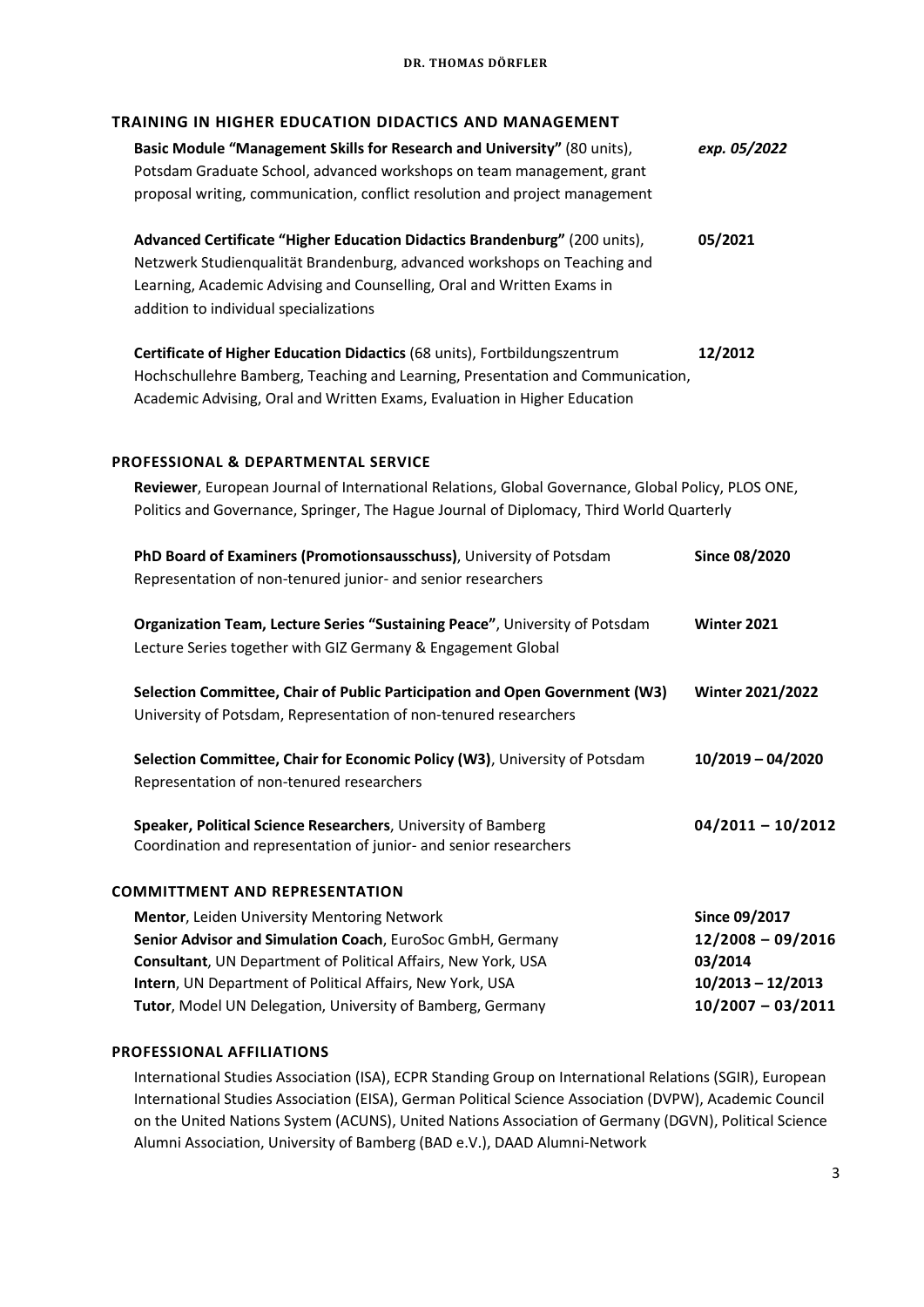#### **RESEARCH MONOGRAPH**

1. Dörfler, Thomas. 2019. Security Council Sanctions Governance. The Power and Limits of Rules. Routledge Research on the United Nations. Abingdon, Oxon & New York: Routledge. [2020 as paperback]

### **PEER REVIEWED JOURNALS**

- 2. Dörfler, Thomas and Mirko Heinzel. 2022. Greening Global Governance. INGO Secretariats and Environmental Mainstreaming of IOs, 1950 to 2017. In: *Review of International Organizations*  (online first).
- 3. da Conceição-Heldt, Eugénia and Thomas Dörfler. 2021. Orchestrating Private Investors for Development: How the World Bank Revitalizes. In: *Regulation & Governance* (online first).
- 4. Dörfler, Thomas. 2021. The Effect of Expert Recommendations on Intergovernmental Decision-Making: North Korea, Iran, and Non-Proliferation Sanctions in the Security Council. In: *International Relations* (online first).
- 5. Dörfler, Thomas and Thomas Gehring. 2021. Analogy-based Collective Decision-making and Incremental Change in International Organizations. In: *European Journal of International Relations* 27 (3), 753 –778.
- 6. Gehring, Thomas and Thomas Dörfler. 2019. Constitutive Mechanisms of UN Security Council Practices. Precedent Pressure, Ratchet Effect and Decisions on Council Action in Intrastate Conflicts. In: *Review of International Studies* 45 (1), 120-140.
- 7. Gehring, Thomas, Christian Dorsch and Thomas Dörfler. 2019. Precedent and Doctrine in Organizational Decision-making: The Power of Informal Institutional Rules in the United Nations Security Council's Activities on Terrorism. In: *Journal of International Relations and Development* 22 (1), 107-135.
- 8. Hosli, Madeleine O. and Thomas Dörfler. 2019. Why is Change so Slow? Assessing Prospects for United Nations Security Council Reform. In: *Journal of Economic Policy Reform* 22 (1), 35-50. *#1 most read article in JEPR*.
- 9. Becker, Manuel, Thomas Dörfler and Thomas Gehring. 2018. Credible Commitment without Independent Regulatory Agents: Evidence from the United Nation Security Council's Compensation Commission. In: *Regulation & Governance* 12 (3), 395-412.
- 10. Dörfler, Thomas, Katharina Holzinger and Jan Biesenbender. 2017. Constitutional Dynamics in the European Union. Success, Failure and Stability of Institutional Treaty Revisions. In: *International Journal of Public Administration* 40 (14), 1237-1249.
- 11. Stollenwerk, Eric, Thomas Dörfler and Julian Schibberges. 2016. Taking a New Perspective. Mapping the Al Qaeda Network through the Eyes of the UN Security Council. In: *Terrorism and Political Violence* 28 (5), 950-970.
- 12. Dörfler, Thomas and Thomas Gehring. 2015. Wie internationale Organisationen durch die Strukturierung von Entscheidungsprozessen Autonomie gewinnen. Der Weltsicherheitsrat und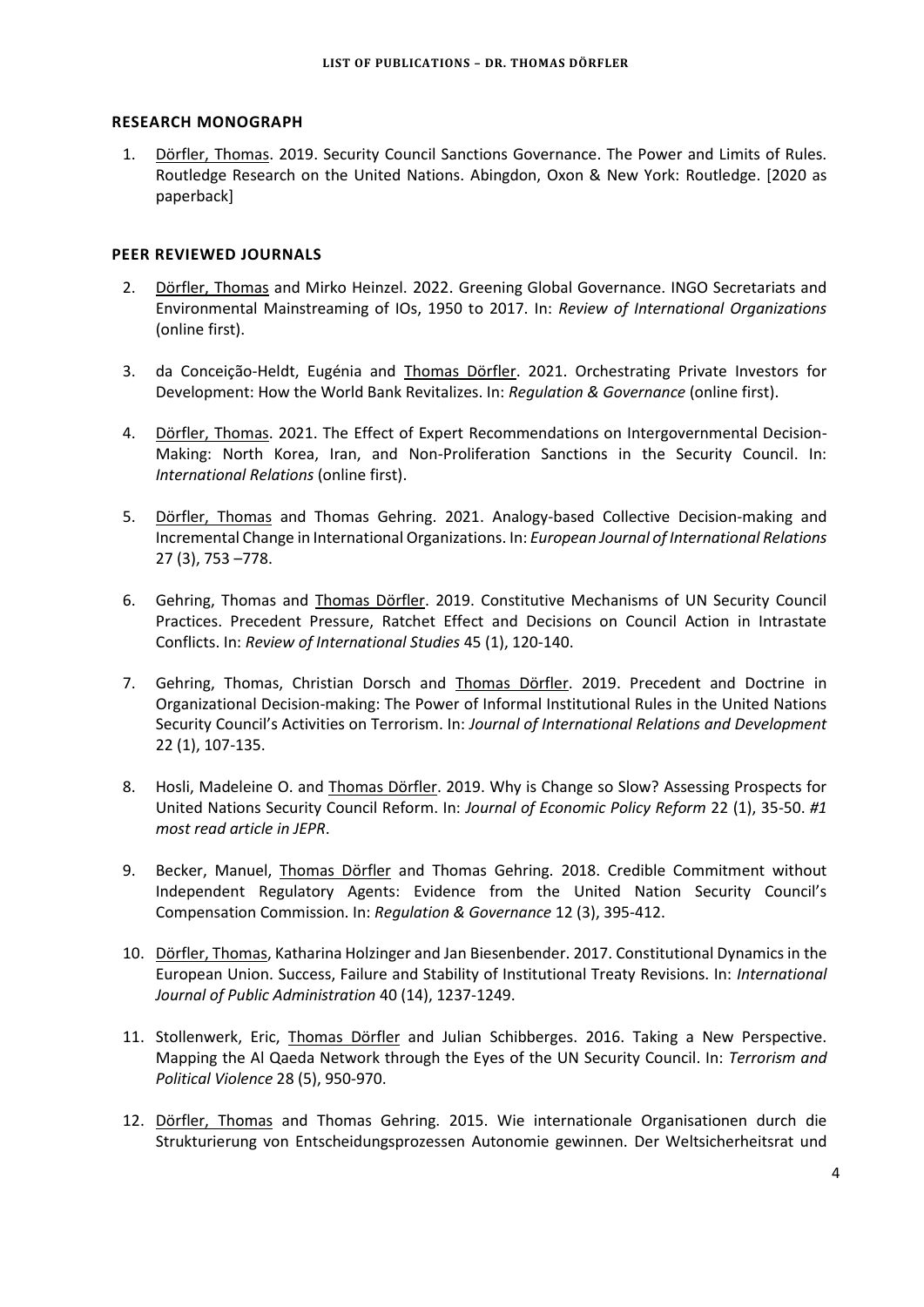seine Sanktionsausschüsse als System funktionaler Ausdifferenzierung. In: Conceição-Heldt, Eugénia, Koch, Martin and Liese, Andrea (eds.): *Politische Vierteljahresschrift* 49 (Special Issue on International Organizations), 30-56.

13. Gehring, Thomas and Thomas Dörfler. 2013. Division of Labor and Rule-based Decision-making within the UN Security Council: The Al-Qaida/Taliban Sanctions Regime. In: *Global Governance: A Review of Multilateralism and International Organizations* 19 (4), 567–587.

### **CHAPTERS IN EDITED VOLUMES AND OTHER PUBLICATIONS (\* PEER REVIEWED)**

- 14. \*Hosli, Madeleine O. and **Thomas Dörfler. 2020. The United Nations Security Council: History**, Current Composition, and Reform Proposals. In: Hosli, Madeleine and Joren Selleslaghs (eds.): The Changing Global Order. Challenges and Prospects. Springer: United Nations University Series on Regionalism, Vol. 17, 299-320.
- 15. Dörfler, Thomas. 2019. Spotlight on the United Nations Security Council. In: E-International Relations. Student Feature. [https://www.e-ir.info/2019/08/21/student-feature-spotlight-on-the](https://www.e-ir.info/2019/08/21/student-feature-spotlight-on-the-united-nations-security-council/)[united-nations-security-council/](https://www.e-ir.info/2019/08/21/student-feature-spotlight-on-the-united-nations-security-council/)
- 16. \* Dörfler, Thomas, Eric Stollenwerk and Julian Schibberges. 2019. Uncovering Covert Structures: Social Network Analysis and Terrorist Organizations. In: Sage Research Methods Case.
- 17. Dörfler, Thomas. 2018. Die Sanktionsausschüsse zwischen Macht und Regeln. In: Vereinte Nationen [Germany Review on the United Nations] 66 (2): 62-66.
- 18. Dörfler, Thomas, Thomas Gehring and Manuel Becker. 2017. Toward Rule-based Decision-making within the UN Security Council through Complex Governance Structures. In: Forschung DSF No.43 (Research Series of the German Foundation for Peace Research).
- 19. Hosli, Madeleine O. and Thomas Dörfler. 2015. The United Nations Security Council: The Challenge of Reform. In: Dries Lesage and Thijs Van de Graaf (eds.): Rising Powers and Multilateral Institutions. Basingstoke: Palgrave Macmillan, 135-152.
- 20. Dorsch, Christian and Thomas Dörfler. 2014. Organized Hypocrisy of the International Community: An Institutionalist Explanation of the UN Security Council's Contradictory Activity on Darfur. In: Zeitschrift für Genozidforschung 15 (1/2), 8-30.
- 21. Dörfler, Thomas and Madeleine O. Hosli. 2013. Proposals, Strategies and Preferences: Reforming the United Nations Security Council. In: Bob Reinalda (eds.): Routledge Handbook of International Organization. Milton Park, Abingdon, Oxon: Routledge, 377-390.

### **POLICY REPORTS**

22. Dörfler, Thomas. 2021. Interface Challenges of UN Sanctions with Forums of Export Control: Towards Cohesion and Consistency in Non-Proliferation Sanctions? In: Stiftung Wissenschaft und Politik (SWP) Working Paper "International Sanctions: Improving Implementation Through Better Interface Management" (eds. Judith Vorrath, Sascha Lohmann).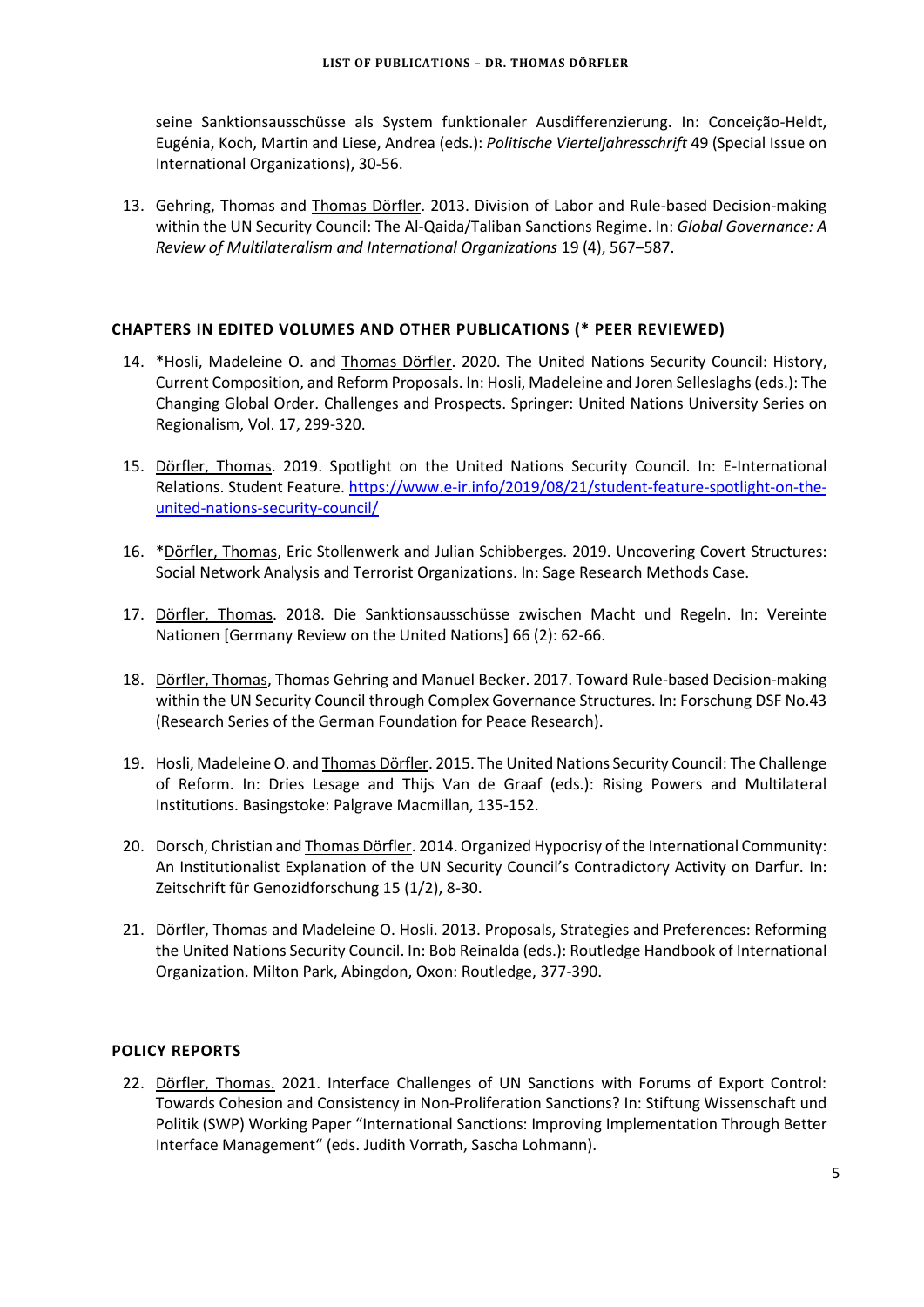- 23. Hosli, Madeleine and Thomas Dörfler. 2019. The United Nations Security Council: History, Current Composition, and Reform Proposals. In: UNU-CRIS Working Paper (W-2019/2).
- 24. Brubaker, Rebecca and Thomas Dörfler. 2017. How can Sanctions Contribute to the Prevention of Conflict? In: UNU-CPR Conflict Prevention Series No.4.

### **PRESENTATIONS AND WORKSHOPS**

- Dörfler, Thomas. Der Libyen-Konflikt im UN-Sicherheitsrat: Eine digitale Politiksimulation für Soziales Lernen im Online-Raum. Talk at the E-Learning Day 2021, University of Potsdam, Germany, 25. November 2021. (upon nomination).
- Dörfler, Thomas, Eric Stollenwerk and Julian Schibberges. Understanding Jihadist Terrorist Networks to Resolve Conflict: Differences and Commonalities in the Network Structure of Al-Qaida and the Islamic State. Paper to be presented at the Research Workshop on Resolving Islamist Armed Conflicts, Uppsala, Sweden, 9–10 October 2021. (upon invitation)
- Dörfler, Thomas and Mirko Heinzel. Greening Global Governance. INGO Secretariats and Environmental Mainstreaming of IOs, 1950 to 2017. Paper to be presented at the 28<sup>th</sup> virtual DWVP Congress, 14-16 September 2021.
- Dörfler, Thomas. Publishing Research Monographs in the Social Sciences. Lunchtime Talk at the Bamberg Graduate School of Social Sciences, Bamberg, Germany, 13 July 2021. (upon invitation)
- Dörfler, Thomas, Eric Stollenwerk and Julian Schibberges. Terrorist Networks do not Look Alike: Exploring Differences in the Network Structure of Al-Qaida and the Islamic State. Paper presented at the virtual ISA Annual Convention, 6-9 April 2021.
- Dörfler, Thomas and Mirko Heinzel. Greening Global Governance. The Role of Non-Governmental Organizations in Environmental Mainstreaming of International Organizations. Paper presented at the virtual ISA Annual Convention, 6-9 April 2021.
- Dörfler, Thomas. The Reform of the Security Council. The Changing Global Order and the Informal Reform of the Security Council. Presentation in "The United Nations System – Politics and Prospects" Seminar (Prof. Andreas Hasenclever), Tübingen, Germany, 24. February 2020. (upon invitation)
- Dörfler, Thomas. Interface Challenges of UN Sanctions with Forums of Export Control: Towards Cohesion and Consistency in Non-Proliferation Sanctions? Paper presented at the Authors Workshop "International Sanctions: Improving Implementation Through Better Interface Management" at Stiftung Wissenschaft und Politik (SWP), Berlin, Germany, 10 December 2020. (upon invitation)
- Thomas Dörfler and Thomas Gehring. Analogy-based Collective Decision-making and Incremental Change in International Organizations. Paper presented at the Workshop "Seeing like the United Nations Security Council: The Socio-Technical Embeddedness of International Diplomacy", Graduate Institute Geneva, Switzerland, 22-23 October 2020. (upon invitation)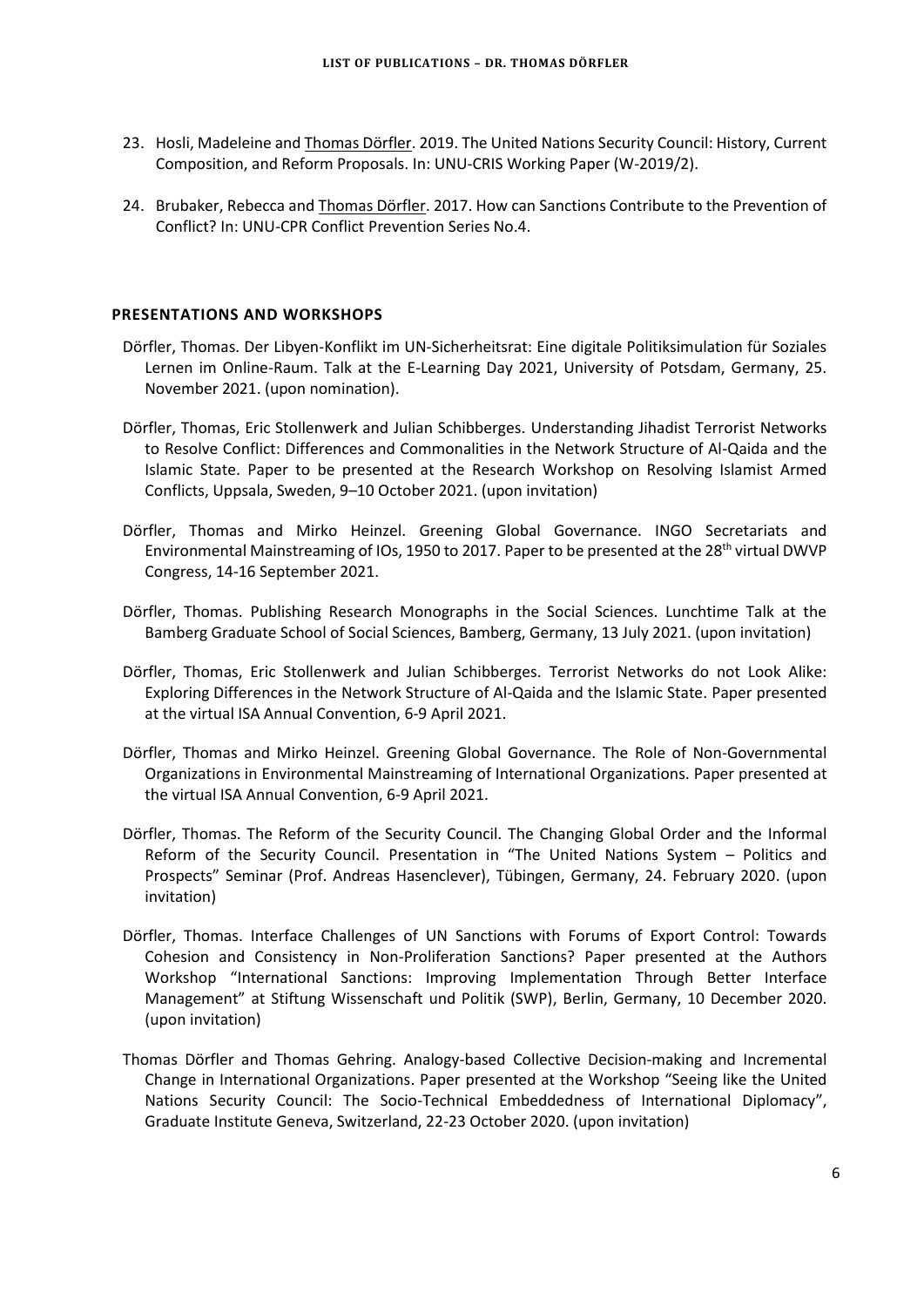- Thomas Dörfler and Thomas Gehring. Collective Analogical Reasoning and the Continuous Development of International Organizations. Paper presented at the ISA Annual Convention, Hawaii, USA, 25-28 March 2020. (accepted, but conference cancelled)
- Thomas Dörfler. Regulatory Expertise and Transgovernmental Networks in Security Council Decisionmaking: The Non-proliferation Sanctions on Iran and North Korea. ECPR General Conference 2019, Wroclaw, Poland, 4-7 September 2019.
- Thomas Dörfler and Thomas Gehring. Analogical Reasoning and Evolving Informal Rules in International Institutions. The Yugoslavia Sanctions Committee in the Security Council. Paper presented at the ECPR Joint Sessions of Workshops 2019, Mons, Belgium, 8-12 April 2019.
- Dörfler, Thomas and Eugenia da Conceição-Heldt. Privatization Trends in Multilateral Development Governance: Adaptation Strategies of the World Bank in Turbulent Times. Paper presented at the ISA Annual Convention 2019, Toronto, Canada, 27-31 March 2019.
- Dörfler, Thomas. Regulatory Expertise and Transgovernmental Networks in Security Council Decisionmaking: The Non-proliferation Sanctions on Iran and North Korea. Paper presented at the European Workshops in International Studies, Groningen, The Netherlands, 6-9 June 2018.
- Dörfler, Thomas. Precedents and Rule-like Informal Practice in the Security Council: The Yugoslavia Sanctions Committee. Paper presented at the ISA Annual Conference 2018, San Francisco, CA, USA, 4-7 April 2018.
- Dörfler, Thomas. Precedents and Rule-like Informal Practice in the Security Council: The Yugoslavia Sanctions Committee. Paper presented at the EISA Pan-European Conference on International Relations, Barcelona, Spain, 13-16 September 2017.
- Dörfler, Thomas. Regulatory Expertise and Transgovernmental Networks in Security Council Decisionmaking: The Non-proliferation Sanctions on Iran and North Korea. Paper presented at the ECPR General Conference 2017, Oslo, Norway, 6-9 September 2017.
- Dörfler, Thomas and Madeleine Hosli. The Global Changing Order and the (Informal) Reform of the Security Council. Paper presented at the ACUNS Annual Meeting, Seoul, Republic of Korea, 15-17 June 2017.
- Dörfler, Thomas and Thomas Gehring. Complex Governance Structures and Rule-based Decisionmaking within the UN Security Council. Paper presented at the UNU-CPR & Kroc Institute author's retreat "The Sanctions Enterprise" Manhasset, NY, United States, 11-13 February 2016.
- Dörfler, Thomas and Thomas Gehring. Complex Governance Structures and Rule-based Decisionmaking within the UN Security Council. Paper presented at the ISA Annual Conference New Orleans, LA, United States, 18-21 February 2015.
- Gehring, Thomas, Christian Dorsch and Thomas Dörfler. Institutional Constraints as Sources of Organizational Autonomy. The Impact of Doctrines and Delegation to Sanctions Committees on Decision-making within the United Nations Security Council (UNSC). Paper presented at the ISA Annual Conference New Orleans, LA, United States, 18-21 February 2015.
- Gehring, Thomas, Christian Dorsch and Thomas Dörfler. Institutional Constraints as Sources of Organizational Autonomy. The Impact of Doctrines and Delegation to Sanctions Committees on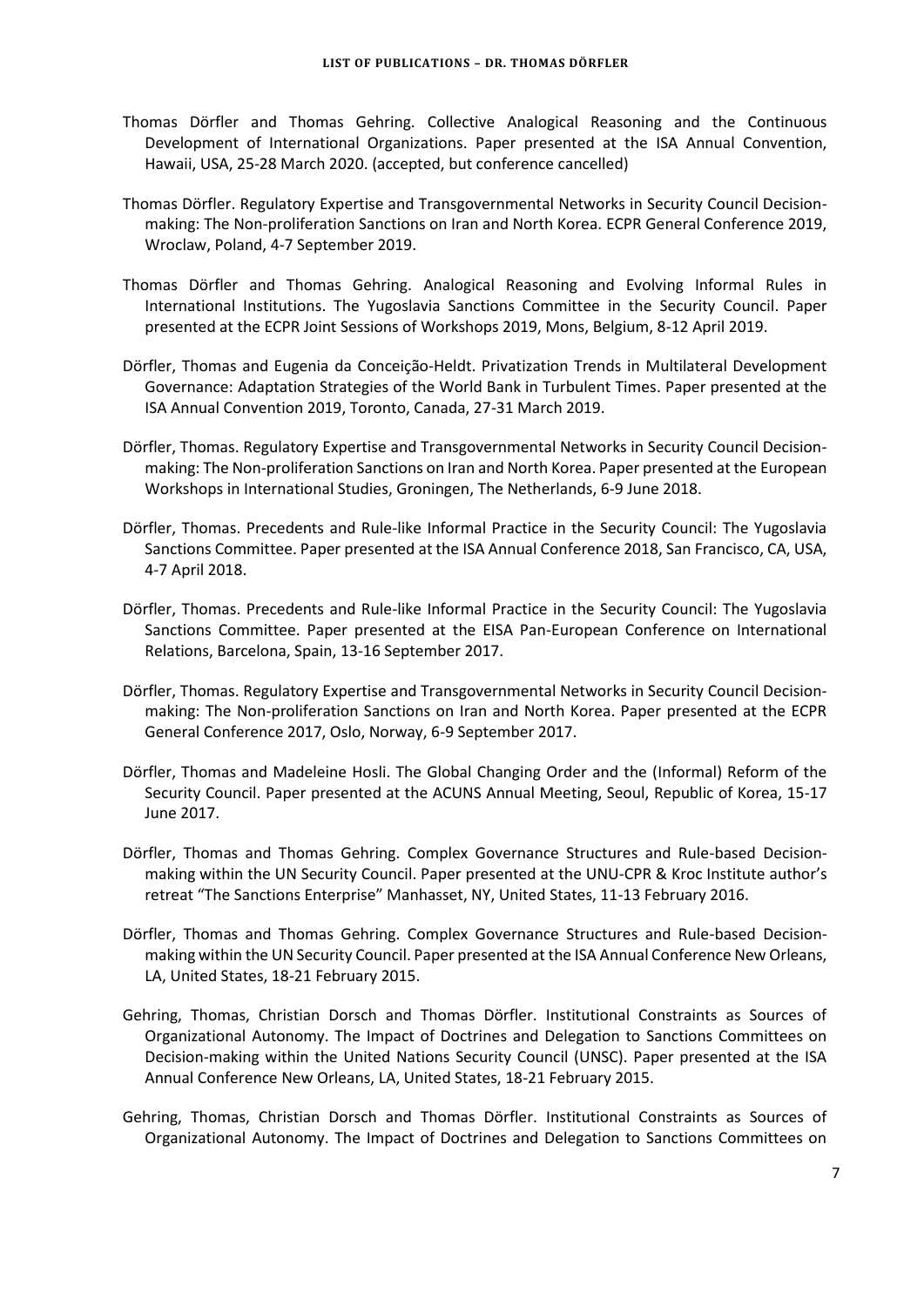Decision-making within the United Nations Security Council (UNSC). Paper presented at the ECPR General Conference, Glasgow, United Kingdom, 3-6 September 2014.

- Dörfler, Thomas and Thomas Gehring. Wie internationale Organisationen durch die Strukturierung von Entscheidungsprozessen Autonomie gewinnen. Der Weltsicherheitsrat und seine Sanktionsausschüsse als System funktionaler Ausdifferenzierung. Paper presented at PVS author's workshop, Potsdam, Germany, 1-2 November 2013.
- Dörfler, Thomas and Madeleine O. Hosli. The United Nations Security Council: The Challenge of Reform. Paper presented at the 2013 WIRE Workshop, Brussels, Belgium, 13-14. September 2013.
- Stollenwerk, Eric, Thomas Dörfler and Julian Schibberges. Eyes Wide Shut? Mapping the Al-Qaida Network through the Eyes of the UN Security Council. Paper presented at the ECPR SGIR Conference Warsaw, Poland, 18-21 September 2013.
- Gehring, Thomas and Thomas Dörfler. Rule Based Decision-Making in the Security Council: The Al-Qaida Sanctions Committee. Paper presented at the PhD-Workshop "Internationale Beziehungen", Kochel am See, Germany, 13-14 July 2012.
- Gehring, Thomas and Thomas Dörfler. Rule Based Decision-Making in the Security Council: The Al-Qaida Sanctions Committee. Paper presented at the GIGA Workshop "Autocratic Regimes and the Effects of International Sanctions", Hamburg, Germany, 25 June 2012.
- Dörfler, Thomas and Madeleine O. Hosli. Proposals, Strategies and Preferences: Reforming the United Nations Security Council. Paper presented at the 2011 WIRE Workshop, Brussels, Belgium, 27-28 May 2011.

#### **PANEL DISCUSSIONS**

- UNU Conversation Series, "Beneath or Beyond? The Question of Individual Rights at the United Nations Security Council", a Conversation with Prof. Machiko Kanetake, 20 June 2018, Tokyo, Japan (as moderator).
- Stellt sich Deutschland seiner internationalen Verantwortung? Die Kandidatur der Bundesrepublik für einen nichtständigen Sitz im UN-Sicherheitsrat 2019/2020, Roundtable, United Nations Association of Germany, Berlin, Germany, 22 February 2018.
- Japan und die Vereinten Nationen, Roundtable, United Nations Association of Germany, Berlin, Germany, 21 February 2018.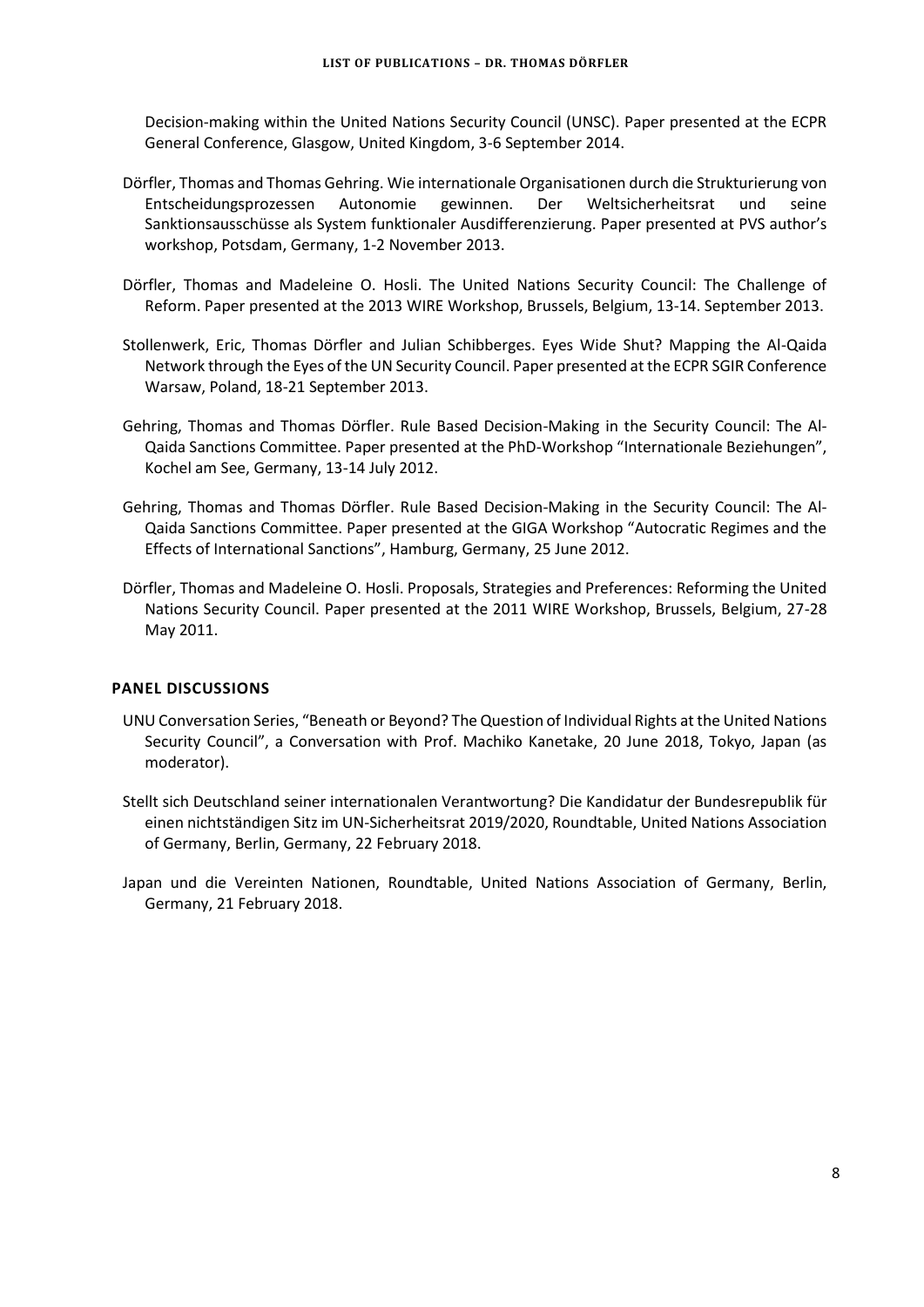# **TEACHING EXPERIENCE**

| Summer 2022      | Seminar (BA): International Security Policy, University of Potsdam                                                                |
|------------------|-----------------------------------------------------------------------------------------------------------------------------------|
|                  | Research Seminar (BA): International Organizations and Crises, University of<br>Potsdam                                           |
| Winter 2021/2022 | Seminar (BA): International Institutions, University of Potsdam                                                                   |
|                  | Research Seminar (BA): Sanctions Sometimes Smart? On the Effectiveness of<br>Multilateral Sanctions, University of Potsdam        |
| Summer 2021      | Online Seminar (MA): International Cooperation, University of Potsdam                                                             |
|                  | Online Seminar (BA): German Foreign and Security Policy, University of Potsdam                                                    |
| Winter 2020/2021 | Online Seminar (MA): The Security Council and Crisis Management, University of<br>Potsdam                                         |
|                  | Online Seminar (BA): International Security Policy, University of Potsdam                                                         |
| Summer 2020      | Online Seminar (MA): Formal and Informal International Organizations in Time,<br>University of Potsdam                            |
|                  | Online Research Seminar (BA): Sanctions Sometimes Smart? On the Effectiveness<br>of Multilateral Sanctions, University of Potsdam |
| Winter 2019/2020 | Lecture (MA): Theories of International Institutions and Organizations, University<br>of Potsdam                                  |
|                  | Colloquium (MA): Thesis Seminar for Master Thesis in International Relations<br>and International Politics, University of Potsdam |
|                  | Seminar (MA): Research Designs in Political Science, University of Potsdam                                                        |
|                  | Seminar (BA): International Organizations in Security, Economics and the<br>Environment, University of Potsdam                    |
| Summer 2019      | Seminar (MA): The Security Council and Crisis Management, University of<br>Potsdam                                                |
|                  | Seminar (BA): European Integration, University of Potsdam                                                                         |
| Summer 2016      | Seminar (MA): Political Strategy, University of Kent at Brussels<br>with Professor Thomas Saalfeld (University of Bamberg)        |
|                  | Seminar (BA): European Integration, University of Bamberg                                                                         |
|                  | Proseminar (BA): Introduction to international and European Politics, University<br>of Bamberg                                    |
| Winter 2015/2016 | Project Seminar (BA/MA): How the United Nations works, University of Bamberg                                                      |